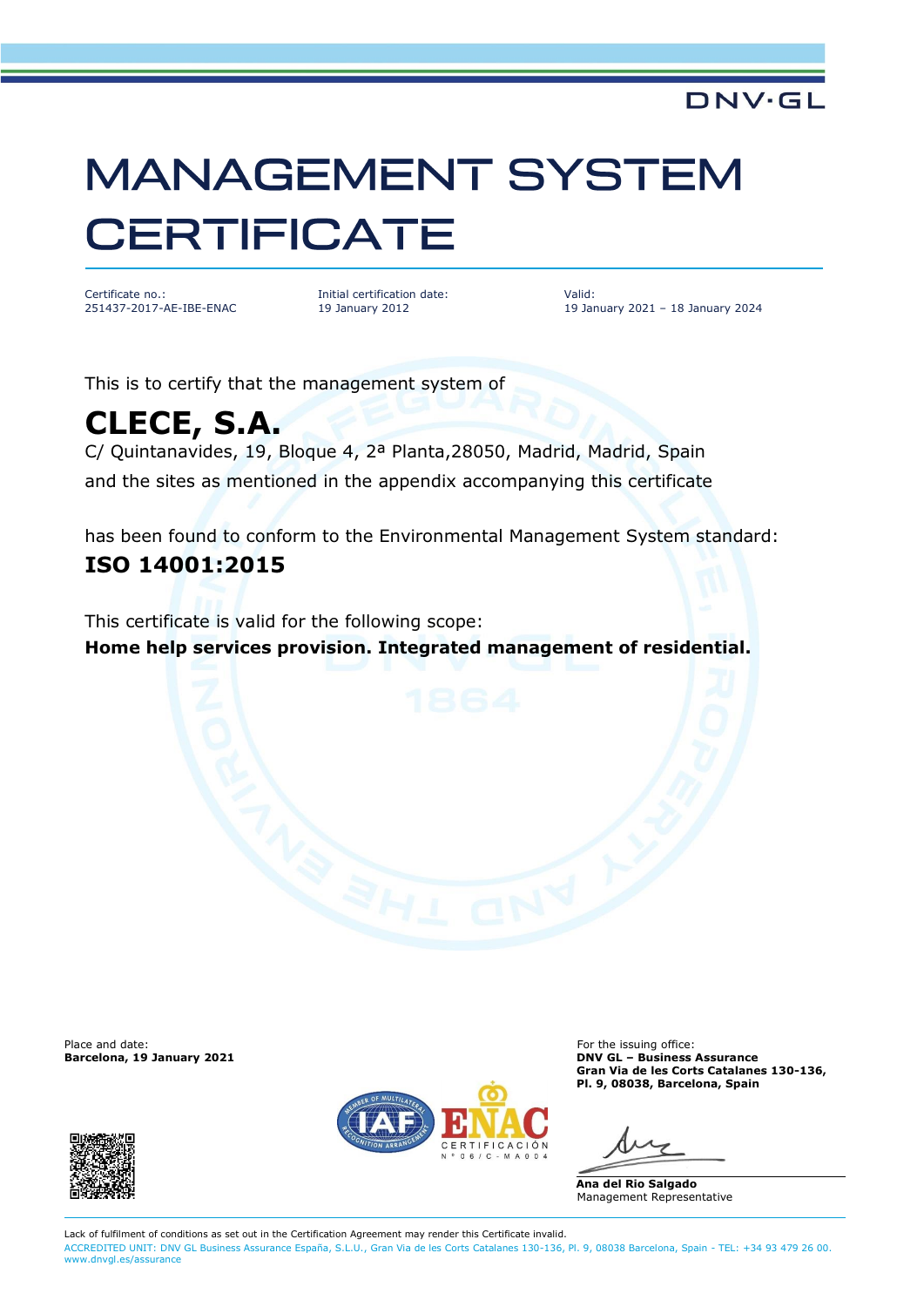Certificate no.: 251437-2017-AE-IBE-ENAC Place and date: Barcelona, 19 January 2021

## **Appendix to Certificate**

## **CLECE, S.A.**

Locations included in the certification are as follows:

| <b>Site Name</b>                                                                       | <b>Site Address</b>                                                                       | <b>Site Scope</b>                                                                                                                                                                                                                                                                                                                                                                                                                                                                                           |
|----------------------------------------------------------------------------------------|-------------------------------------------------------------------------------------------|-------------------------------------------------------------------------------------------------------------------------------------------------------------------------------------------------------------------------------------------------------------------------------------------------------------------------------------------------------------------------------------------------------------------------------------------------------------------------------------------------------------|
| CLECE, S.A.                                                                            | C/ Quintanavides, 19, Bloque 4, 2 <sup>a</sup><br>Planta, 28050, Madrid, Madrid,<br>Spain | Home help services provision.<br>Integrated management of residential.                                                                                                                                                                                                                                                                                                                                                                                                                                      |
| CLECE, S.A. CAMP Reina Sofía                                                           | Avda. Murga, 4,35016, Las Palmas,<br>Las Palmas, Spain                                    | Integrated management of residential<br>for physical and mentally disabled, and<br>people sick of alzheimer valid and<br>assisted. Nursing, psychological, social,<br>occupational therapy, physiotherapy,<br>personal care and socio-cultural<br>animation. General cleaning services,<br>maintenance, accesible transportation<br>and socio-cultural animation. General<br>cleaning services, maintenance,<br>accesible transportation and receipt.<br>Catering, collective dining and dietary<br>advice. |
| CLECE, S.A. Centro Sociosanitario<br>San Sebastián                                     | C/ Calvario, 1, Plaza San<br>Sebastián, 38300, La Orotava, Sta.<br>C. de Tenerife, Spain  | Integrated management of residential<br>for physical and mentally disabled, and<br>people sick of alzheimer valid and<br>assisted. Nursing, psychological, social,<br>occupational therapy, physiotherapy,<br>personal care and socio-cultural<br>animation. General cleaning services,<br>maintenance, accesible transportation<br>and socio-cultural animation. General<br>cleaning services, maintenance,<br>accesible transportation and receipt.<br>Catering, collective dining and dietary<br>advice. |
| CLECE, S.A. Residencia y unidad de<br>estancia diurna Nuestra Señora de<br>los Dolores | C/ Hierbabuena, 2,29313,<br>Villanueva del Trabuco, Málaga,<br>Spain                      | Integrated management of residential<br>for physical and mentally disabled, and<br>people sick of alzheimer valid and<br>assisted. Nursing, psychological, social,<br>occupational therapy, physiotherapy,<br>personal care and socio-cultural<br>animation. General cleaning services,<br>maintenance, accesible transportation<br>and socio-cultural animation. General<br>cleaning services, maintenance,<br>accesible transportation and receipt.<br>Catering, collective dining and dietary<br>advice. |

Lack of fulfilment of conditions as set out in the Certification Agreement may render this Certificate invalid.

ACCREDITED UNIT: DNV GL Business Assurance España, S.L.U., Gran Via de les Corts Catalanes 130-136, Pl. 9, 08038 Barcelona, Spain - TEL: +34 93 479 26 00. [www.dnvgl.es/assurance](http://www.dnvgl.es/assurance)

**DNV·GL**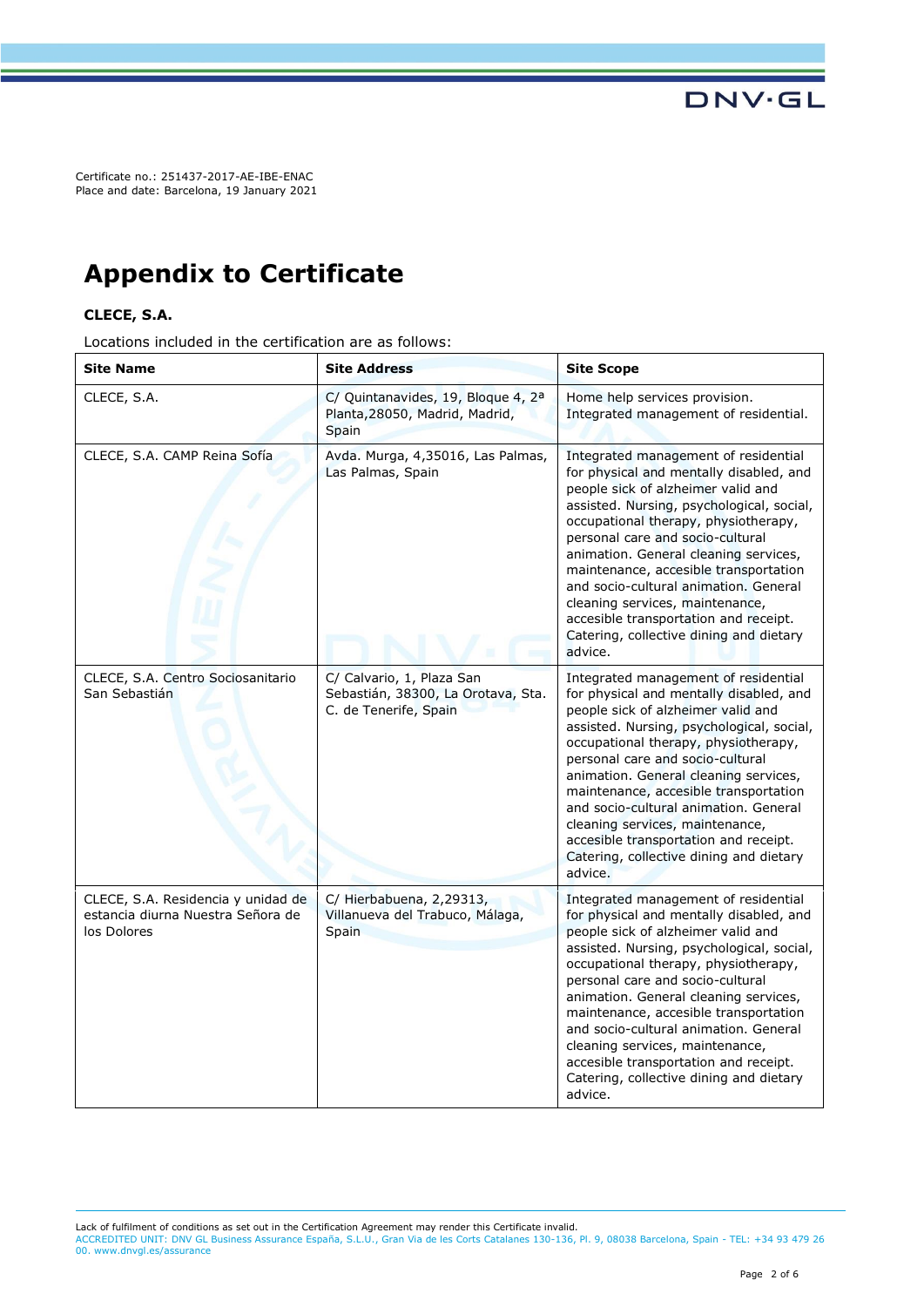Certificate no.: 251437-2017-AE-IBE-ENAC Place and date: Barcelona, 19 January 2021

| <b>Site Name</b>                                                                                | <b>Site Address</b>                                                  | <b>Site Scope</b>                                                                                                                                                                                                                                                                                                                                                                                                                                                                                           |
|-------------------------------------------------------------------------------------------------|----------------------------------------------------------------------|-------------------------------------------------------------------------------------------------------------------------------------------------------------------------------------------------------------------------------------------------------------------------------------------------------------------------------------------------------------------------------------------------------------------------------------------------------------------------------------------------------------|
| CLECE, S.A. Residencia para<br>personas con diversidad funcional,<br>física y psíquica, La Llum | Camino Villarrubia, 2,46240,<br>Carlet, València, Spain              | Integrated management of residential<br>for physical and mentally disabled, and<br>people sick of alzheimer valid and<br>assisted. Nursing, psychological, social,<br>occupational therapy, physiotherapy,<br>personal care and socio-cultural<br>animation. General cleaning services,<br>maintenance, accesible transportation<br>and socio-cultural animation. General<br>cleaning services, maintenance,<br>accesible transportation and receipt.<br>Catering, collective dining and dietary<br>advice. |
| CLECE, S.A._Centro de Alzheimer<br>Fundación Reina Sofía                                        | C/ Valderrebollo, 5,20831, Madrid,<br>Madrid, Spain                  | Integrated management of residential<br>for physical and mentally disabled, and<br>people sick of alzheimer valid and<br>assisted. Nursing, psychological, social,<br>occupational therapy, physiotherapy,<br>personal care and socio-cultural<br>animation. General cleaning services,<br>maintenance, accesible transportation<br>and socio-cultural animation. General<br>cleaning services, maintenance,<br>accesible transportation and receipt.<br>Catering, collective dining and dietary<br>advice. |
| CLECE, S.A. Residencia y centro<br>ocupacional de Colmenar de Oreja                             | Ctra. de Villarrubia, s/n,28380,<br>Colmenar de Oreja, Madrid, Spain | Integrated management of residential<br>for physical and mentally disabled, and<br>people sick of alzheimer valid and<br>assisted. Nursing, psychological, social,<br>occupational therapy, physiotherapy,<br>personal care and socio-cultural<br>animation. General cleaning services,<br>maintenance, accesible transportation<br>and socio-cultural animation. General<br>cleaning services, maintenance,<br>accesible transportation and receipt.<br>Catering, collective dining and dietary<br>advice. |
| CLECE, S.A. Residencia Las<br>Merindades                                                        | C/ Complejo Residencial, 3,09550,<br>Villarcayo, Burgos, Spain       | Integrated management of residential<br>for physical and mentally disabled, and<br>people sick of alzheimer valid and<br>assisted. Nursing, psychological, social,<br>occupational therapy, physiotherapy,<br>personal care and socio-cultural<br>animation. General cleaning services,<br>maintenance, accesible transportation<br>and socio-cultural animation. General<br>cleaning services, maintenance,<br>accesible transportation and receipt.<br>Catering, collective dining and dietary<br>advice. |

Lack of fulfilment of conditions as set out in the Certification Agreement may render this Certificate invalid.<br>ACCREDITED UNIT: DNV GL Business Assurance España, S.L.U., Gran Via de les Corts Catalanes 130-136, Pl. 9, 080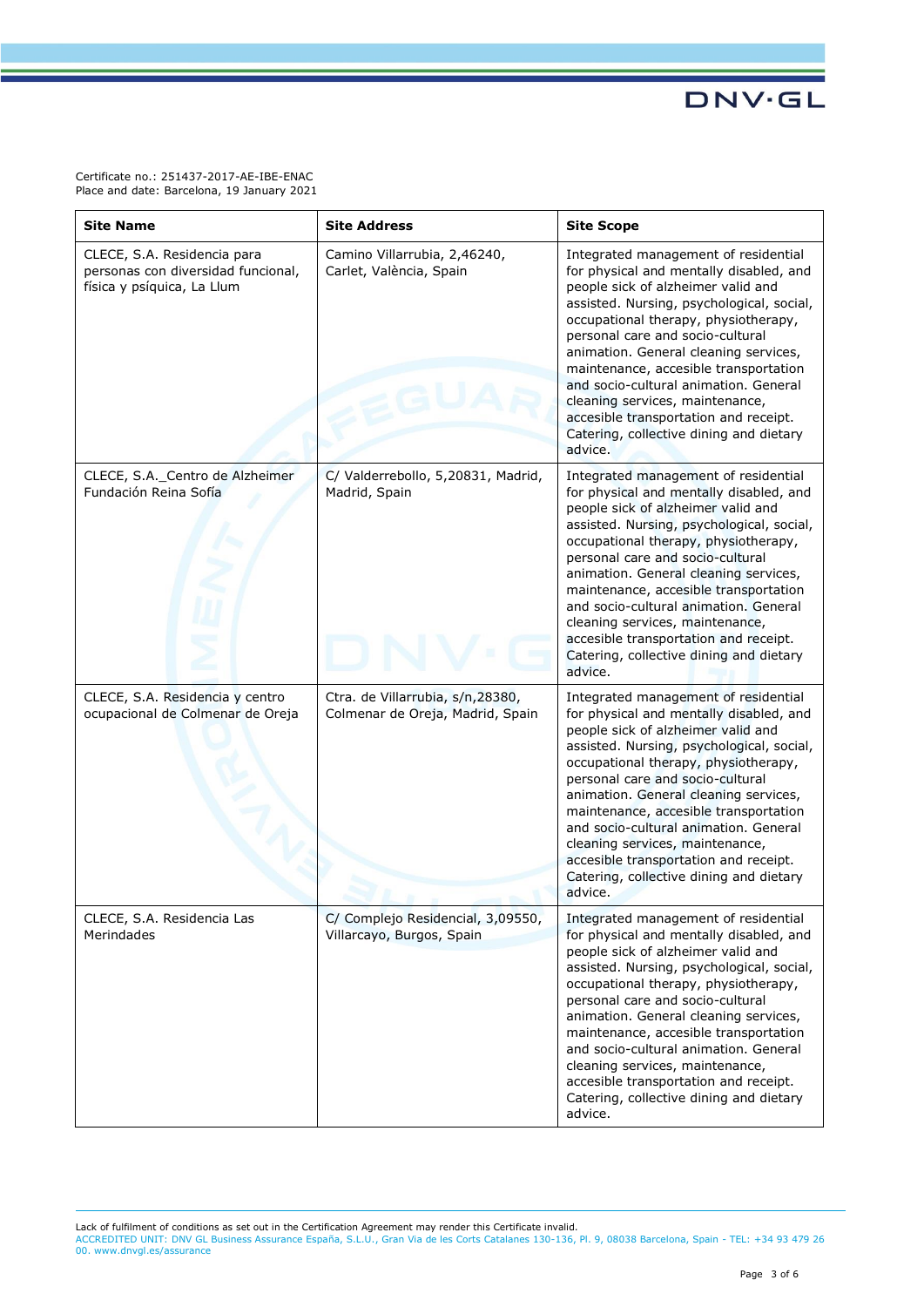Certificate no.: 251437-2017-AE-IBE-ENAC Place and date: Barcelona, 19 January 2021

| <b>Site Name</b>                                                            | <b>Site Address</b>                                                                                                 | <b>Site Scope</b>                                                                                                                                                                                                                                                                                                                                                                                                                                                                                           |
|-----------------------------------------------------------------------------|---------------------------------------------------------------------------------------------------------------------|-------------------------------------------------------------------------------------------------------------------------------------------------------------------------------------------------------------------------------------------------------------------------------------------------------------------------------------------------------------------------------------------------------------------------------------------------------------------------------------------------------------|
| CLECE, S.A. Residencia y Centro de<br>Día Hermanos Buisán                   | Avda. Castejón, 68,50830,<br>Villanueva de Gállego, Zaragoza,<br>Spain                                              | Integrated management of residential<br>for physical and mentally disabled, and<br>people sick of alzheimer valid and<br>assisted. Nursing, psychological, social,<br>occupational therapy, physiotherapy,<br>personal care and socio-cultural<br>animation. General cleaning services,<br>maintenance, accesible transportation<br>and socio-cultural animation. General<br>cleaning services, maintenance,<br>accesible transportation and receipt.<br>Catering, collective dining and dietary<br>advice. |
| CLECE, S.A. Residencia El Sol                                               | C/ Serradero, 25,26007, Logroño,<br>Logroño, Spain                                                                  | Integrated management of residential<br>for physical and mentally disabled, and<br>people sick of alzheimer valid and<br>assisted. Nursing, psychological, social,<br>occupational therapy, physiotherapy,<br>personal care and socio-cultural<br>animation. General cleaning services,<br>maintenance, accesible transportation<br>and socio-cultural animation. General<br>cleaning services, maintenance,<br>accesible transportation and receipt.<br>Catering, collective dining and dietary<br>advice. |
| CLECE, S.A. Servicio de ayuda a<br>domicilio de la Diputación de<br>Málaga  | C/ Pirandello, 6, Ed. Corona de<br>Teatinos, Bl. 3, 7ª Planta, oficinas<br>1, 4 y 5,29010, Málaga, Málaga,<br>Spain | Home help services provision: older<br>people, people with a disability, and<br>minors.                                                                                                                                                                                                                                                                                                                                                                                                                     |
| CLECE, S.A. Servicio de ayuda a<br>domicilio de Ceuta                       | C/ Antioco, 21, Entreplanta, Local<br>6, derecha, 51001, Ceuta, Ceuta,<br>Spain                                     | Home help services provision: older<br>people, people with a disability, and<br>minors.                                                                                                                                                                                                                                                                                                                                                                                                                     |
| CLECE, S.A. Servicio de ayuda a<br>domicilio de El Ejido                    | C/ Toledo, 183, 1ª Planta, 04700, El<br>Ejido, Almería, Spain                                                       | Home help services provision: older<br>people, people with a disability, and<br>minors.                                                                                                                                                                                                                                                                                                                                                                                                                     |
| CLECE, S.A. Servicio de ayuda a<br>domicilio de la Diputación de Jaén       | C/ Esteban Ramírez Martínez, 2,<br>Planta 5, Edificio Borja, 23009,<br>Jaén, Jaén, Spain                            | Home help services provision: older<br>people, people with a disability, and<br>minors.                                                                                                                                                                                                                                                                                                                                                                                                                     |
| CLECE, S.A. Servicio de ayuda a<br>domicilio de la Diputación de<br>Almería | Avda. Mediterráneo, 159, Edif.<br>Laura, 04007, Almería, Almería,<br>Spain                                          | Home help services provision: older<br>people, people with a disability, and<br>minors.                                                                                                                                                                                                                                                                                                                                                                                                                     |
| CLECE, S.A. Servicio de ayuda a<br>domicilio de Vicar                       | C/ del Agua, 12,04007, Vicar,<br>Almería, Spain                                                                     | Home help services provision: older<br>people, people with a disability, and<br>minors.                                                                                                                                                                                                                                                                                                                                                                                                                     |
| CLECE, S.A. Servicio de ayuda a<br>domicilio de Sevilla                     | Avda. Luis Montoto, 107-113.<br>Bloque A. 5ª planta, Mod. A,41007,<br>Sevilla, Sevilla, Spain                       | Home help services provision: older<br>people, people with a disability, and<br>minors.                                                                                                                                                                                                                                                                                                                                                                                                                     |
| CLECE, S.A. Servicio de ayuda a<br>domicilio de Zaragoza                    | C/ Balbino Orensanz, 55,50014,<br>Zaragoza, Zaragoza, Spain                                                         | Home help services provision: older<br>people, people with a disability, and<br>minors.                                                                                                                                                                                                                                                                                                                                                                                                                     |

Lack of fulfilment of conditions as set out in the Certification Agreement may render this Certificate invalid.<br>ACCREDITED UNIT: DNV GL Business Assurance España, S.L.U., Gran Via de les Corts Catalanes 130-136, Pl. 9, 080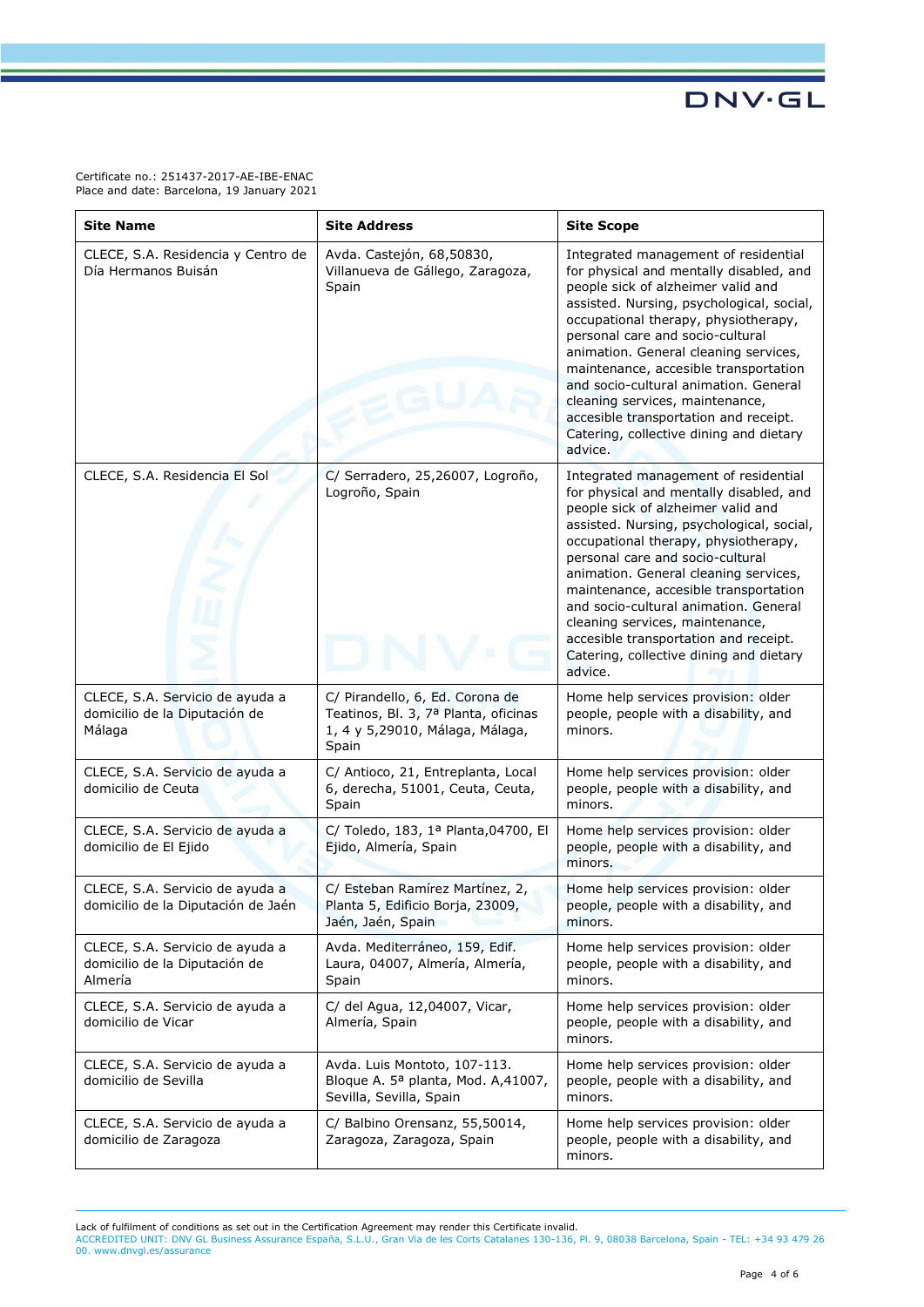Certificate no.: 251437-2017-AE-IBE-ENAC Place and date: Barcelona, 19 January 2021

| <b>Site Name</b>                                                           | <b>Site Address</b>                                                                           | <b>Site Scope</b>                                                                                                                                                                                                                                                                                                                                                                                                                                                                                           |
|----------------------------------------------------------------------------|-----------------------------------------------------------------------------------------------|-------------------------------------------------------------------------------------------------------------------------------------------------------------------------------------------------------------------------------------------------------------------------------------------------------------------------------------------------------------------------------------------------------------------------------------------------------------------------------------------------------------|
| CLECE, S.A. Servicio de ayuda a<br>domicilio del Ayuntamiento de<br>Madrid | Avda. de la Albufera, 319, Plantas<br>4 y 5, 28031, Madrid, Madrid,<br>Spain                  | Home help services provision: older<br>people, people with a disability, and<br>minors.                                                                                                                                                                                                                                                                                                                                                                                                                     |
| CLECE, S.A. Residencia de mayores<br>Casillas del Ángel                    | C/ La Entrada nº 59,35611,<br>Casillas del Ángel-Puerto del<br>Rosario, Fuerteventura, Spain  | Integrated management of residential<br>for physical and mentally disabled, and<br>people sick of alzheimer valid and<br>assisted. Nursing, psychological, social,<br>occupational therapy, physiotherapy,<br>personal care and socio-cultural<br>animation. General cleaning services,<br>maintenance, accesible transportation<br>and socio-cultural animation. General<br>cleaning services, maintenance,<br>accesible transportation and receipt.<br>Catering, collective dining and dietary<br>advice. |
| CLECE, S.A. Gestión de la<br>Residencia de Mayores de Adra                 | C/ Manolo de la Rivera, 8,04770,<br>Adra, Almería, Spain                                      | Integrated management of residential<br>for physical and mentally disabled, and<br>people sick of alzheimer valid and<br>assisted. Nursing, psychological, social,<br>occupational therapy, physiotherapy,<br>personal care and socio-cultural<br>animation. General cleaning services,<br>maintenance, accesible transportation<br>and socio-cultural animation. General<br>cleaning services, maintenance,<br>accesible transportation and receipt.<br>Catering, collective dining and dietary<br>advice. |
| CLECE, S.A. Servicio de ayuda a<br>domicilio Orotava                       | C/ Calvario, 1, Plaza de San<br>Sebastián, 38300, La Orotava, Sta.<br>Cruz de Tenerife, Spain | Home help services provision: older<br>people, people with a disability, and<br>minors.                                                                                                                                                                                                                                                                                                                                                                                                                     |
| CLECE, S.A. Residencia La Estrella                                         | C/ Ramón y Cajal, 1,26006,<br>Logroño, Logroño, Spain<br>3H                                   | Integrated management of residential<br>for physical and mentally disabled, and<br>people sick of alzheimer valid and<br>assisted. Nursing, psychological, social,<br>occupational therapy, physiotherapy,<br>personal care and socio-cultural<br>animation. General cleaning services,<br>maintenance, accesible transportation<br>and socio-cultural animation. General<br>cleaning services, maintenance,<br>accesible transportation and receipt.<br>Catering, collective dining and dietary<br>advice. |

Lack of fulfilment of conditions as set out in the Certification Agreement may render this Certificate invalid.<br>ACCREDITED UNIT: DNV GL Business Assurance España, S.L.U., Gran Via de les Corts Catalanes 130-136, Pl. 9, 080